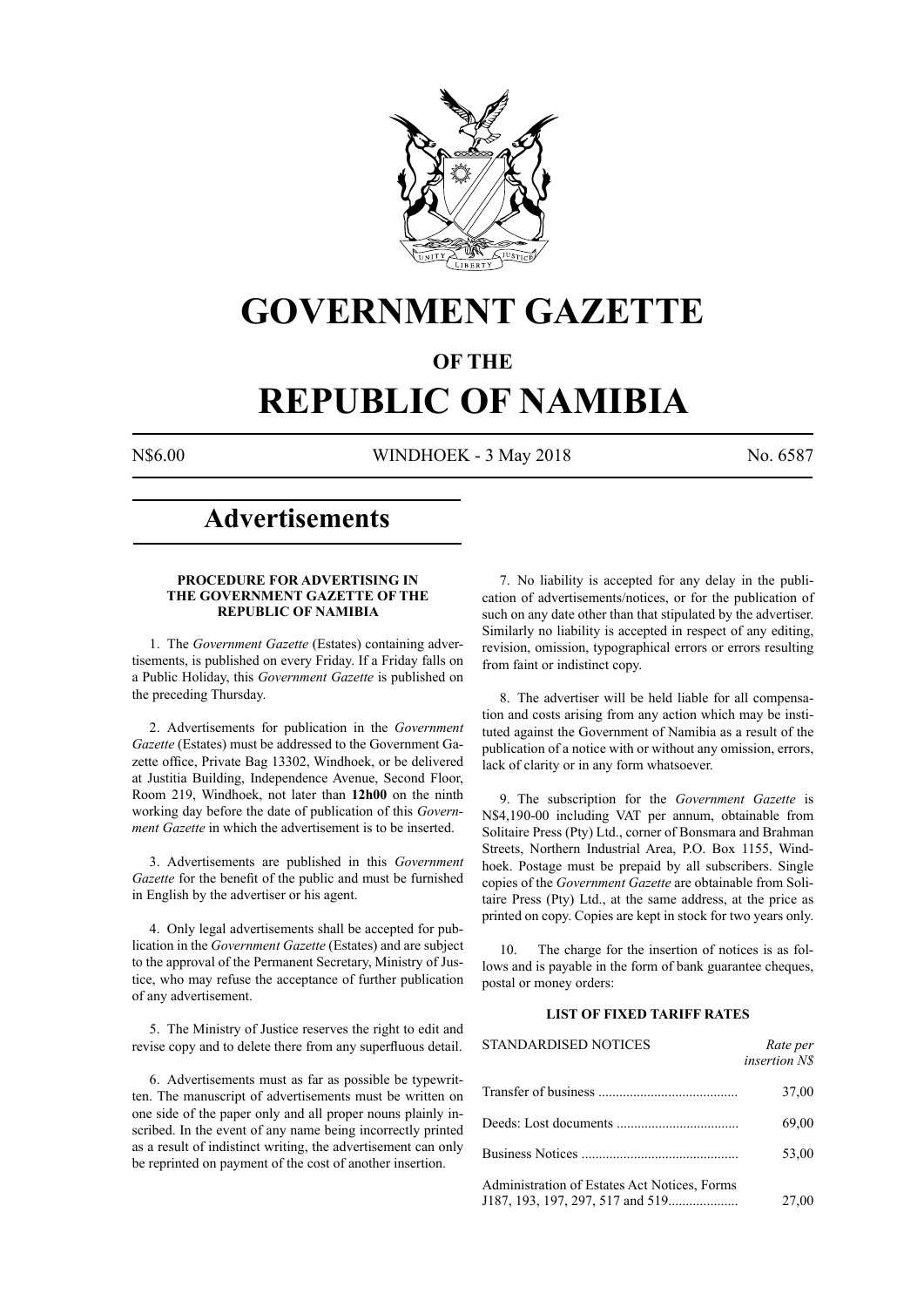| Insolvency Act and Companies Act Notices:                                                                                                                                                               | 48,00  |
|---------------------------------------------------------------------------------------------------------------------------------------------------------------------------------------------------------|--------|
| N.B. Forms 2 and 6 additional statements according<br>to word count table, added to the basic tariff.                                                                                                   | 333,00 |
| Naturalisation notices (including a reprint for the                                                                                                                                                     | 27,00  |
| Unclaimed moneys - only in the <i>Government</i><br>Gazette, closing date 15 January (per entry of                                                                                                      | 13,00  |
|                                                                                                                                                                                                         | 53,00  |
|                                                                                                                                                                                                         | 27,00  |
| <b>NON-STANDARDISED NOTICES</b>                                                                                                                                                                         |        |
| Company notices:                                                                                                                                                                                        |        |
| Short notices: Meetings, resolutions, offers of<br>compromise, conversions of companies, voluntary<br>windings-up, etc.: closing of members' registers<br>for transfer and/or declarations of dividends | 120,00 |
| Declaration of dividends with profit statements,                                                                                                                                                        | 267,00 |
| Long notices: Transfers, changes in respect of<br>shares or capital, redemptions, resolutions,                                                                                                          | 373,00 |
|                                                                                                                                                                                                         | 120,50 |

#### **FORM J 187**

#### **LIQUIDATION AND DISTRIBUTION ACCOUNTS IN DECEASED ESTATES LYING FOR INSPECTION**

In terms of section 35(5) of Act 66 of 1965, notice is hereby given that copies of the liquidation and distribution accounts (first and final, unless otherwise stated) in the estates specified below will be open for the inspection of all persons interested therein for a period of 21 days (or shorter or longer if specially stated) from the date specified or from the date of publication hereof, whichever may be the later, and at the offices of the Master and Magistrate as stated.

Should no objection thereto be lodged with the Master concerned during the specified period, the executor will proceed to make payments in accordance with the accounts.

186/2016 HENDRIKS Emmie, 37010700095, Erf No. 1294, Sageus Mbaha Street, Katutura, Windhoek. Final. Windhoek. Windhoek. Dr. Weder, Kauta & Hoveka Inc., 3rd Floor, WKH House, Jan Jonker Road, Ausspannplatz, P.O. Box 864, Windhoek, Namibia.

1752/2017 GOAGOSES Anna, 6004050500410, Erf No. 216, Epako. Gobabis. Windhoek. Kempen-Maske Legal Practitioners, P.O. Box 55, Gobabis.

1860/2017 VAN DEN HEEVER Gesina Christina, 33052300067, Huis Deon Louw, Gobabis. Gobabis. Windhoek. Kempen-Maske Legal Practitioners, P.O. Box 55, Gobabis.

| Liquidators' and other appointees' notices                    | 80,00            |
|---------------------------------------------------------------|------------------|
| Gambling house licences/Liquor licences                       | 120,00           |
| SALES IN EXECUTION AND OTHER PUBLIC SALES:                    |                  |
|                                                               | 207,00           |
| Public auctions, sales, tenders and welfare<br>organisations: | 69.00            |
|                                                               | 171,00<br>253,00 |
| $\alpha$ nnna $\alpha$ nnun $\alpha$ $\alpha$ unn             |                  |

#### ORDERS OF THE COURT

| Provisional and final liquidations or                  |        |
|--------------------------------------------------------|--------|
|                                                        | 157,00 |
| Reduction of change in capital mergers, offers         |        |
|                                                        | 373,00 |
| Judicial managements, <i>curator bonis</i> and similar |        |
|                                                        | 373,00 |
|                                                        | 48,00  |
| Supersession and discharge of petitions $(1.158)$ .    | 40,00  |
|                                                        |        |

11. The charge for the insertion of advertisements other than the notices mentioned in paragraph 10 is at the rate of N\$13,00 per cm double column. (Fractions of a cm must be calculated as a cm).

12. No advertisements shall be inserted unless the charge is prepaid. Cheques, drafts, postal or money orders must be made payable to the Ministry of Justice, Private Bag 13302, Windhoek.

1317/2017 ANNANDALE Stefanus Daniel Jacobus, 33072100063, Huis Sonder Sorge, Okahandja. Okahandja. Windhoek. IBIS Financial Services cc, P.O. Box 80049, Windhoek.

1816/2017 BARBOUR Philomena Mary, 250618- 10015, Flat No. 3, Antonius Residence, Swakopmund. Swakopmund. Windhoek. Pointbreak Trust and Estates (Pty) Ltd, P.O. Box 156, Windhoek.

1429/2017 STEINBACH Bernd Erich Karl, 590710- 01377, Remaining extent of Erf 71, Tsumeb, Namibia. Tsumeb. Windhoek. F.A. Pretorius & Co., P.O. Box 31, Tsumeb.

1275/2017 FRANZ Pieter Walter, 21 October 1952, Maroela Park Old Age Home, Tsumeb, Namibia. Mechthild Franz, 63112810047, Tsumeb, Namibia. Windhoek. F.A. Pretorius & Co., P.O. Box 31, Tsumeb.

#### **FORM J 193**

#### **NOTICE TO CREDITORS IN DECEASED ESTATES**

All persons having claims against the estates mentioned below are hereby called upon to lodge their claims with the executors concerned, within 30 days (or otherwise as indicated) calculated from the date of publication hereof. The information is given in the following order: Estate number, surname and Christian names, date of birth, identity number, last address, date of death; surviving spouse's names, surname, date of birth and identity number; name and address of executor or authorised agent, period allowed for lodgement of claims if other than 30 days.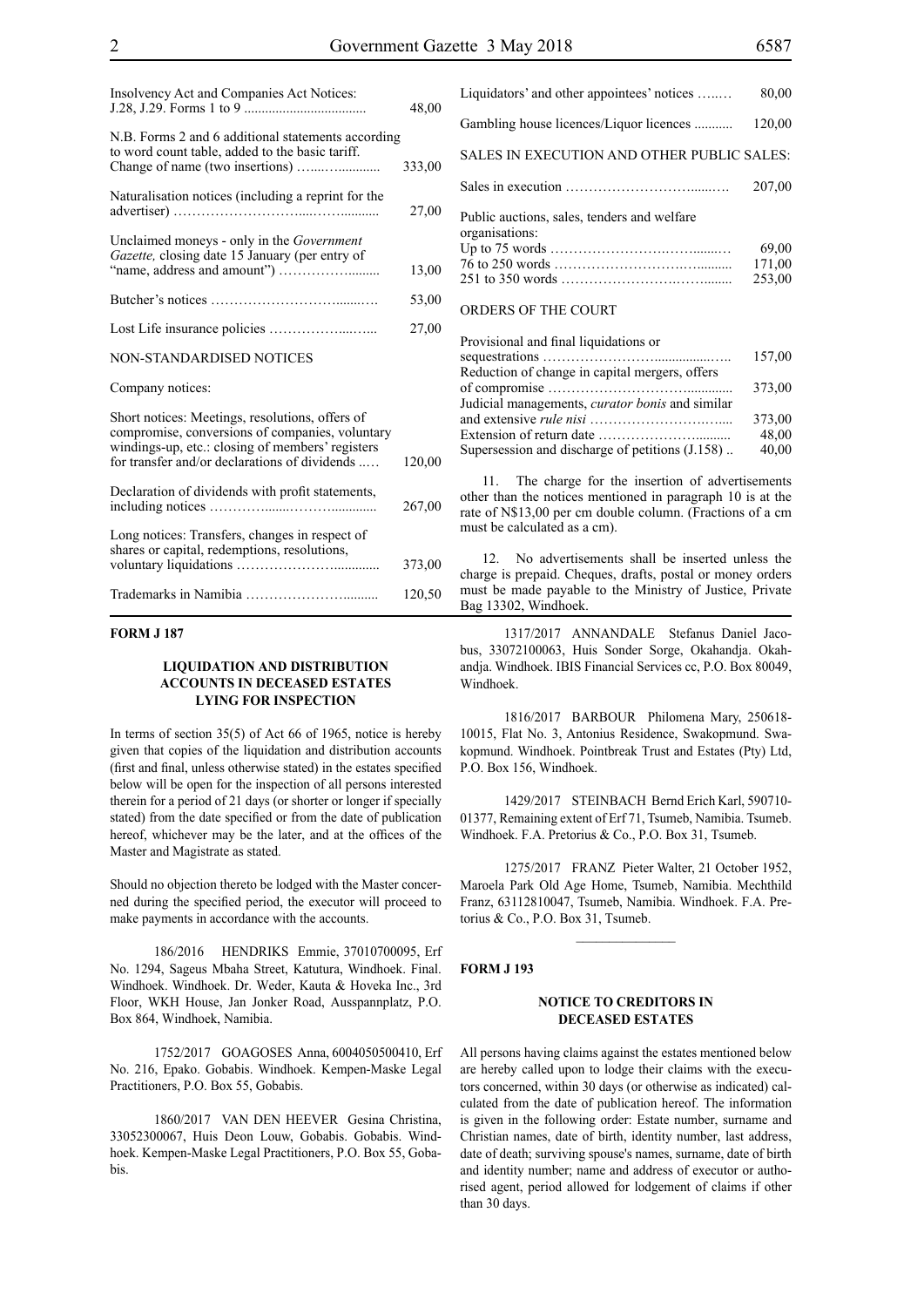551/2018 EAGLETON Patrick Maxmilian, Windhoek, 5 September 1942, 42090500239, 189 Flamink Street, Henties Bay, Namibia, 17 March 2018. Gertrude Yvonne Eagleton, 18 May 1944, 44051800172. PricewaterhouseCoopers, P.O. Box 1571, Windhoek, Namibia.

545/2018 OFFNER Elsa Marina, Windhoek, 7 November 1938, 38110700055, Eros Manor 45, Eros, Windhoek, Namibia, 11 March 2018. PricewaterhouseCoopers, P.O. Box 1571, Windhoek, Namibia.

103/2018 TOBIAS Saara Ndapanda, Windhoek, 8 March 1962, 62030800805, Omusati, 5 December 2017. Tipara Estates, 2nd Floor, Maerua Mall Office Tower, Jan Jonker Road, P.O. Box 25869, Windhoek.

192/2018 KANKONO Ruben Shatiwa, Windhoek, 10 December 1968, 68121001048, Ohangwena, 16 December 2017. Tipara Estates, 2nd Floor, Maerua Mall Office Tower, Jan Jonker Road, P.O. Box 25869, Windhoek.

 $\mathcal{L}=\mathcal{L}^{\mathcal{L}}$ 

#### **IN THE MAGISTRATE COURT OF NAMIBIA (Main Division)**

**CASE NO: 4974/2017**

In the matter between:

#### **CITY OF WINDHOEK** Plaintiff/Judgment Creditor

and

#### **JOHANNES ANDY WITBEEN** Defendant/

Judgment Debtor

#### **NOTICE OF SALE IN EXECUTION**

IN THE EXECUTION of a Judgment granted by the Magistrate Court of Namibia the following immovable property will be sold "voetstoots" by the Deputy Sherriff of the Court on **WEDNESDAY, 17 MAY 2018** at **12h00** at:

| <b>CERTAIN:</b>                | Erf No. 8049, (A portion of Erf No. 703)            |            |
|--------------------------------|-----------------------------------------------------|------------|
|                                | as shown and more fully described in                | <b>ME</b>  |
|                                | Deed of Transfer No. T 2245/2010                    |            |
|                                |                                                     | AN         |
| SITUATE:                       | Municipality of Windhoek                            |            |
|                                | (Registration Division "K")                         | <b>CEI</b> |
|                                | Khomas Region                                       |            |
|                                |                                                     | <b>SIT</b> |
| <b>MEASURING:</b>              | 264 Square Metres                                   |            |
| <b>HELD BY:</b>                | Deed of Transfer No. T 2245/2010                    | <b>ME</b>  |
| <b>RESERVED PRICE:</b>         |                                                     |            |
|                                |                                                     | IMF        |
| a)                             | N\$ 35 000.00 (CAP) for Mortgage Bond B 2710/2010 - |            |
| Municipal Council of Windhoek; |                                                     |            |

b) Outstanding levies, rates and taxes;

c) Messenger's fees;

THE PROPERTY CONSISTS OF:

Kitchen , Lounge, 2 Bedrooms, Outside toilet

The "Conditions of Sale in Execution" will lie for inspection at the office of the Deputy Sherriff in Windhoek, and at the Head Office of Plaintiff in Windhoek at Plaintiff's Attorneys, Köpplinger Boltman at the under mentioned address.

DATED at WINDHOEK this 24th day of JANUARY 2018.

KÖPPLINGER BOLTMAN LEGAL PRACTITIONER FOR EXECUTION CREDITOR NO 10 JAKARANDA STREET **SUIDERHOF** WINDHOEK

#### **CASE NO: HC-MD-CIV-ACT-CON-2017/00472 IN THE HIGH COURT OF NAMIBIA MAIN DIVISION - WINDHOEK**

 $\overline{\phantom{a}}$  ,  $\overline{\phantom{a}}$  ,  $\overline{\phantom{a}}$  ,  $\overline{\phantom{a}}$  ,  $\overline{\phantom{a}}$  ,  $\overline{\phantom{a}}$  ,  $\overline{\phantom{a}}$  ,  $\overline{\phantom{a}}$  ,  $\overline{\phantom{a}}$  ,  $\overline{\phantom{a}}$  ,  $\overline{\phantom{a}}$  ,  $\overline{\phantom{a}}$  ,  $\overline{\phantom{a}}$  ,  $\overline{\phantom{a}}$  ,  $\overline{\phantom{a}}$  ,  $\overline{\phantom{a}}$ 

In the matter between:

#### **BANK WINDHOEK LIMITED** Plaintiff

and

**ABES PROPERTIES CLOSE CORPORATION** First Defendant **ADOLF JACOBUS BOTES** Second Defendant

#### **NOTICE OF SALE IN EXECUTION**

In execution of a Judgement of the above Honourable Court in the above action, a sale without reserve will be held by the Deputy Sheriff, Tsumeb, at Erf No. 1516 (a Portion of Erf No 1515) and Remaining Extent of Erf No. 41, Tsumeb on 8 June 2018, at 10h00 of the undermentioned property:

| <b>CERTAIN:</b>     | Erf No. 1516 (a Portion of Erf 1515),<br>Tsumeb                                                                                                                                                                                                                                                                                                                             |
|---------------------|-----------------------------------------------------------------------------------------------------------------------------------------------------------------------------------------------------------------------------------------------------------------------------------------------------------------------------------------------------------------------------|
| SITUATE:            | In the Municipality of Tsumeb<br>(Registration Division "B")                                                                                                                                                                                                                                                                                                                |
| <b>MEASURING:</b>   | 1246 (one two four six) square metres                                                                                                                                                                                                                                                                                                                                       |
| <b>AND</b>          |                                                                                                                                                                                                                                                                                                                                                                             |
| <b>CERTAIN:</b>     | Remaining Extent of Erf No. 41, Tsumeb                                                                                                                                                                                                                                                                                                                                      |
| SITUATE:            | In the Municipality of Tsumeb<br>(Registration division "B")                                                                                                                                                                                                                                                                                                                |
| <b>MEASURING:</b>   | 527,24 (five two seven comma two four)<br>square metres                                                                                                                                                                                                                                                                                                                     |
| <b>IMPROVEMENTS</b> | One office with reception area, strong<br>room, general office, ablution facilities<br>and kitchenette, One office with recep-<br>tion area, drawing room, secretaries<br>office, manager's office and ablution<br>facilities, Cool breeze central air cool-<br>er, Split unit air-conditioning, Ceramic<br>tiles, Fitted cupboards and built-in coun-<br>ter, Parking area |

TERMS 10% of the purchase price and the auctioneers' commission must bÿ" paid on the date of the sale. The further terms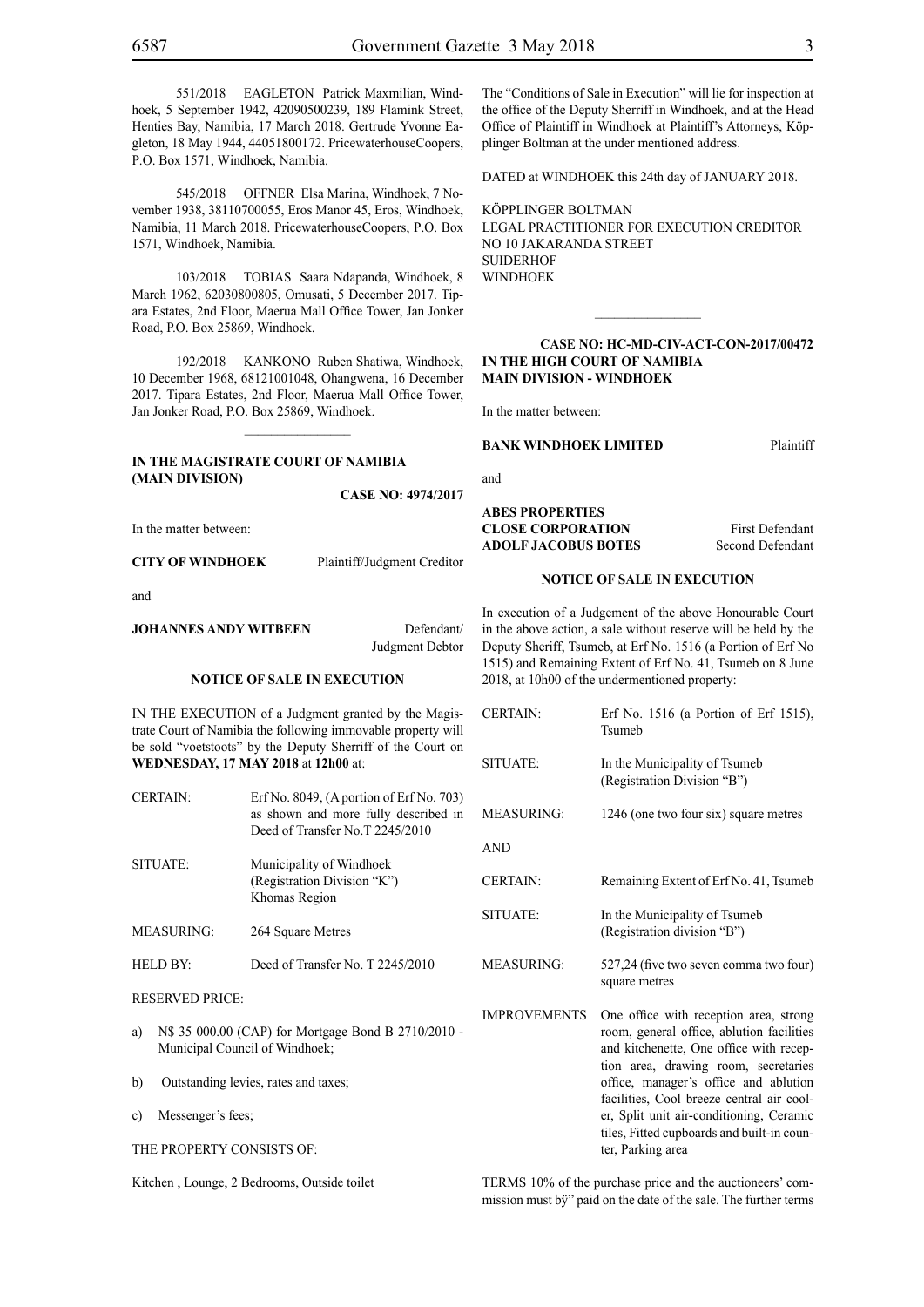and conditions of the sale will be re d prior to the auction and lie for inspection at the office of the Deputy Sheriff, Tsumeb and at the offices of the execution creditor's attorneys.

DATED at WINDHOEK this 17th day of APRIL 2018.

DR WEDER KAUTA & HOVEKA INC Legal Practitioner for Plaintiff WHK HOUSE Jan Jonker Road WINDHOEK

#### **CASE NO: HC-MD-CIV-ACT-CON-2017/02 IN THE HIGH COURT OF NAMIBIA MAIN DIVISION - WINDHOEK**

 $\frac{1}{2}$ 

In the matter between:

#### **FIRST NATIONAL BANK OF NAMIBIA LIMITED** Plain

and

#### **RAMMOS D'ANDRADE TALAYA** Defene

#### **NOTICE OF SALE IN EXECUTION**

In execution of a Judgement of the above Honourable Court in the above action, a sale without reserve will be held by the Deputy Sheriff, Tsumeb, at Erf 2654, Ongwediva, on 22 May 2018, at 14h00, of the undermentioned property:

| <b>CERTAIN:</b>   | Erf No. 2654, Ongwediya                                                          |
|-------------------|----------------------------------------------------------------------------------|
| SITUATE:          | In the Town of Ongwediva<br>(Registration Division "A")                          |
| <b>MEASURING:</b> | 450 (four five nil) square metres                                                |
|                   | IMPROVEMENTS: Three bedroom dwelling with two bath-<br>rooms, lounge and kitchen |

TERMS 10% of the purchase price and the auctioneers commission must be paid on the date of the sale. The further terms and conditions of the sale will be read prior to the auction and lie for inspection at the office of the Deputy Sheriff, Tsumeb and at the offices of the execution creditor's attorneys.

DATED at WINDHOEK this 18th day of APRIL 2018.

DR WEDER KAUTA & HOVEKA INC Legal Practitioner for Plaintiff WHK HOUSE Jan Jonker Road **WINDHOEK** 

#### **IN THE MAGISTRATE'S COURT FOR THE DISTRICT OF WINDHOEK**

#### **HELD AT WINDHOEK CASE NO: 6848/2009**

In the matter between:-

**M PUPKEWITZ & SONS (PTY) LTD** Execution Creditor

**ETOSHA FURNITURE AND BUILDING CONSTRUCTION CC** First Execution Debtor **SIEGFRIED GEINGOB** Second Execution Debtor

#### **NOTICE OF SALE IN EXECUTION**

Take notice that the undermentioned improved, immovable property will be sold in execution by the Messenger of the Court for the District of **WINDHOEK**, on **7 JUNE 2018** at **10h00** at the Magistrate's Court for the District of Windhoek held at Windhoek:

| 2224  | <b>CERTAIN:</b>                        | Erf No. 800 Rocky Crest (Extension 1)                                                            |
|-------|----------------------------------------|--------------------------------------------------------------------------------------------------|
|       | SITUATE:                               | In the Municipality of Windhoek<br>(Registration Division "K")<br>Khomas Region                  |
|       | <b>MEASURING:</b>                      | 309 (three hundred and nine) square me-<br>tres                                                  |
| ntiff | <b>HELD BY:</b>                        | Deed of Transfer No. T 22A/2011                                                                  |
| dant  | <b>PROPERTY</b><br><b>DESCRIPTION:</b> | A private residence with 4 bedrooms,<br>2 bathrooms, kitchen, lounge, dining<br>room and TV room |

The conditions of the sale will be read out by the Messenger of the Magistrate's Court for the district of Windhoek immediately prior to the sale and are also available for inspection at the office of the Messenger of the Magistrate's Court.

DATED at WINDHOEK on 23rd APRIL 2018.

ERASMUS & ASSOCIATES EXECUTION CREDITOR'S ATTORNEYS 362 SAM NUJOMA DRIVE KLEIN WINDHOEK WINDHOEK

#### **IN THE MAGISTRATE'S COURT FOR THE DISTRICT OF RUNDU**

 $\frac{1}{2}$ 

**HELD AT RUNDU Case No: 15/17**

In the matter between:

**NATIONAL HOUSING ENTERPRISE** Plaintiff

and

**Frans TEOFILUS IMARWA KAMUNOKO** First Defendant **KAHUPI NEHOVA LAINA KAMUNOKO** Second Defendant

#### **NOTICE OF SALE IN EXECUTION**

In Execution of a Judgement against the abovenamed Defendant, by the above Honourable Court on **26 JUNE 2016**, the following immoveable property will be sold with reserve by the Messenger of the Court of the district of **RUNDU** on **24 MAY**  2018 at 10h00, at the MAGISTRTE'S 'OFFICE, RUNDU, NAMIBIA.

#### and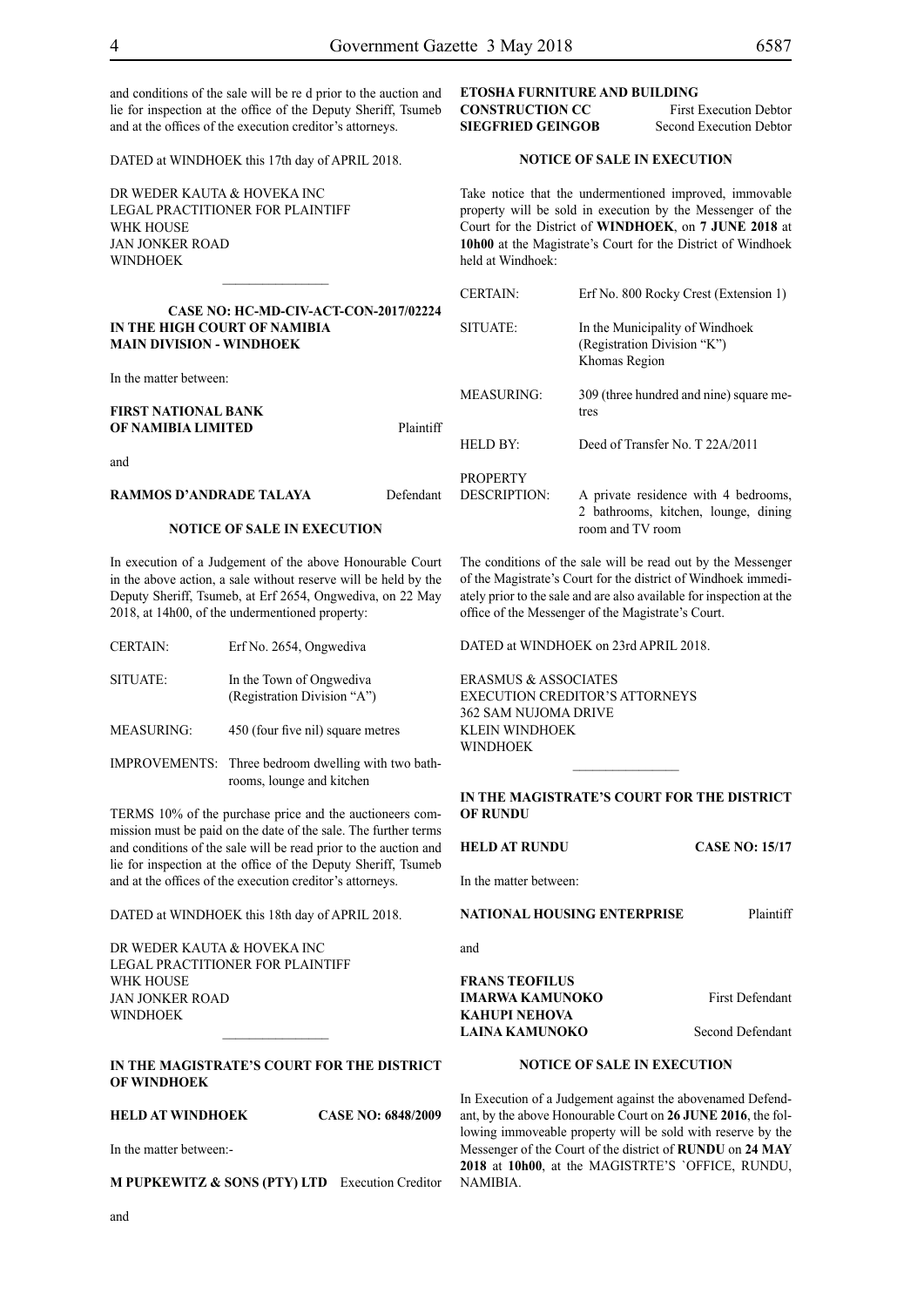| CERTAIN:        | Erf No. 164, Nkurenkuru                                             |
|-----------------|---------------------------------------------------------------------|
| SITUATE:        | In the Town of Nkurenkuru<br>Registration Division "B"              |
| MEASURING:      | 621 square metres                                                   |
| HELD BY:        | Deed of Transfer No: T6531/2012                                     |
| <b>SUBJECT:</b> | To the conditions herein contained                                  |
|                 | CONSISTING OF: 2 x Bedrooms, Living Area, Kitchen<br>Area, Bathroom |

TERMS OF SALE: The Conditions of Sale in Execution will lie for inspection at the office of the Messenger of the Court the Office of Plaintiff at Rundu and with Plaintiff's Attorneys, F.A. Pretorius & Co, at the under mentioned address.

DATED at TSUMEB this 18th day of APRIL 2018.

F.A. PRETORIUS & CO Legal Practitioners for Plaintiff P.O. BOX 31, ERF 4 TSUMEB

**HC-MD-CIV-MOT-GEN-2017/00333 IN THE HIGH COURT OF NAMIBIA, MAIN DIVISION, HELD AT WINDHOEK ON THURSDAY, THE 22nd DAY OF MARCH 2018 BEFORE THE HONOURABLE JUSTICE GEIER**

 $\mathcal{L}=\mathcal{L}^{\mathcal{L}}$ 

In the matter between:

**KWIKFORM FORMWORK AND SCAFFOLDING (PTY) LTD T/A FORM-SCAFF NAMIBIA** Applicant

and

#### **D J V CONSTRUCTION CC** First Respondent **DANIEL JACOBUS VOSLOO** Second Respondent

#### **COURT ORDER**

Having read the Application for **HC-MD-CIV-MOT-GEN-2017/00333** and other documents filed of record In Chambers and In Absentia of the Parties:

#### **IT IS HEREBY ORDERED THAT:**

1 The *Rule Nisi* granted on 9 February 2018 is hereby extended to 18 May 2018 at 10:00.

#### BY ORDER OF THE COURT

#### REGISTRAR

TO: PIERRE ERASMUS On behalf of Applicant Erasmus & Associates 362 Sam Nujoma Drive Windhoek Namibia

| AND TO: CHRISTELLE CILLIERS                    |
|------------------------------------------------|
| On behalf of 1st Respondent and 2nd Respondent |
| Kirsten $& Co.$ Inc.                           |
| c/o Merensky & Nachtigal Street Snyman Circle  |
| Windhoek                                       |
| Namibia                                        |
|                                                |

**HC-MD-CIV-MOT-GEN-2017/00333 IN THE HIGH COURT OF NAMIBIA, MAIN DIVISION, HELD AT WINDHOEK ON FRIDAY, THE 09th DAY OF FEBRUARY 2018 BEFORE THE HONOURABLE JUSTICE MASUKU**

In the matter between:

#### **KWIKFORM FORMWORK AND SCAFFOLDING (PTY) LTD T/A FORM-SCAFF NAMIBIA** Applicant

and

**D J V CONSTRUCTION CC** First Respondent **DANIEL JACOBUS VOSLOO** Second Respondent

## **COURT ORDER**

Having heard **MR. S. OOSTHUIZEN,** on behalf of the applicant and having read the Application for HC-MD-CIV-MOT-GEN-2017/00333 and other documents filed of record:

#### **IT IS HEREBY ORDERED THAT:**

- 1 The First Respondent corporation is provisionally wound up.
- 2 The Second Respondent is provisionally sequestrated.
- 3 That a *Rule Nisi* is hereby granted calling upon any other interested party to show cause on Friday, 23 March 2018 at 10h00 why:
	- 3.1 a final order of liquidation and sequestration of First and Second Respondents, respectively, should not be granted;
	- 3.2 the costs of this application should not be costs in the cause of First Respondent's liquidation and Second Respondent's sequestration.
- 4 That the Rule Nisi granted in this matter be published once in the Government Gazette and once in The Namibia Sun newspaper.

BY ORDER OF THE COURT

#### REGISTRAR

TO: PIERRE ERASMUS On behalf of Applicant Erasmus & Associates 362 Sam Nujoma Drive Windhoek Namibia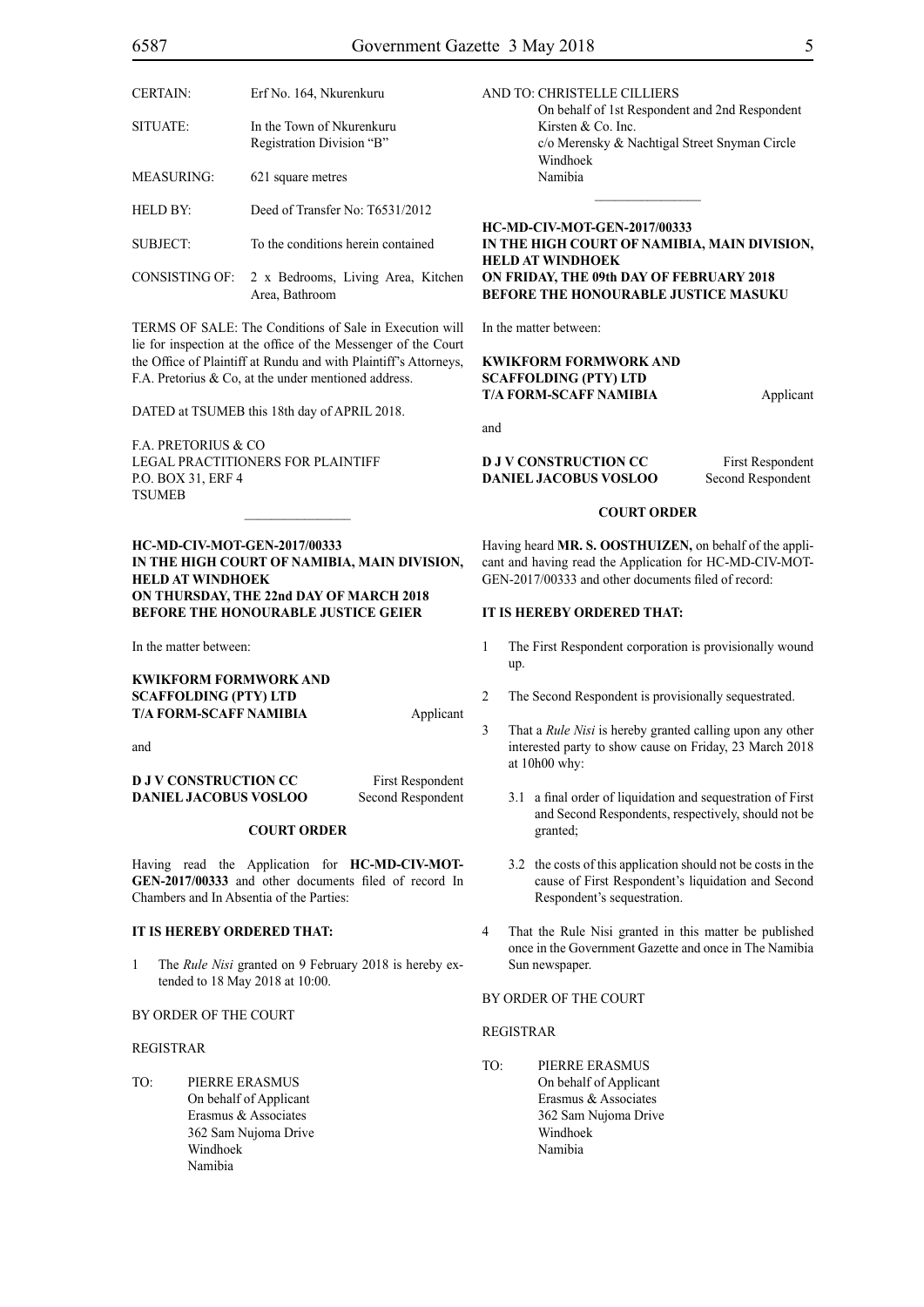| AND TO: CHRISTELLE CILLIERS                    |
|------------------------------------------------|
| On behalf of 1st Respondent and 2nd Respondent |
| Kirsten $& Co.$ Inc.                           |
| c/o Merensky & Nachtigal Street Snyman Circle  |
| Windhoek                                       |
| Namibia                                        |
|                                                |

#### **NOTICE OF SURRENDER OF DEBTOR'S ESTATE [section 4(1)] of the Insolvency Act, 1963 (Act No. 28 of 1963) (as amended)**

Notice is hereby given that an application will be made in the High Court of Namibia on **15 June 2018 at 10h00** or as soon thereafter as the matter can be heard, for the acceptance of the estate of **MICHEAL MUKICHI GOTORE**, a major male married in community of property to **VIOLA GOTORE**, residing at No 3 , Sirkus Rius Golf Estate Windhoek, Republic of Namibia and that a statement of his affairs will lie open for inspection at the office of the High Court Windhoek for a period of fourteen (14) days from 14th May 2018 to 28th May 2018.

DATED at WINDHOEK this 24th APRIL 2018.

KISHI SHAKUMU & Co Inc. 2ND FLOOR MAERUA MALL OFFICE TOWER JAN JONKER ROAD WINDHOEK NAMIBIA

TO THE GOVERNMENT GAZETTE AND TO THE NAMIBIAN

#### **NOTICE OF SURRENDER OF DEBTOR'S ESTATE [section 4(1)] of the Insolvency Act, 1963 (Act No. 28 of 1963) (as amended)**

 $\frac{1}{2}$ 

Notice is hereby given that an application will be made in the High Court of Namibia on **15 June 2018 at 10h00** or as soon thereafter as the matter can be heard, for the acceptance of the estate of **JACKSON TUHAFENI WANDJIVA**, a major male unmarried, residing at No 431 Tsaugab Street Cimbebasia, Republic of Namibia and that a statement of his affairs will lie open for inspection at the office of the High Court Windhoek for a period of fourteen (14) days from 14th May 2018 to 28th May 2018.

DATED at WINDHOEK this 24th APRIL 2018.

KISHI SHAKUMU & Co Inc. 2ND FLOOR MAERUA MALL OFFICE TOWER JAN JONKER ROAD WINDHOEK NAMIBIA

TO THE GOVERNMENT GAZETTE AND TO THE NAMIBIAN

#### **NOTICE OF LOST LAND TITLE NO. D 407**

Notice is hereby given that We, **V T VAN WYK ATTOR-NEYS,** intent to apply for a certified copy of:

CERTAIN: Erf No. Rehoboth D 407

MEASURING: 1281 (one two eight one) square metres

All persons who object to the issue of such copy are hereby required to lodge their objections with the registrar within three weeks from the last publication of this notice.

DATED at REHOBOTH this 19 MARCH 1981.

#### **NOTICE OF LOST MORTGAGE BOND NO. 399/2006**

 $\frac{1}{2}$ 

Notice is hereby given that We, **V T VAN WYK ATTOR-NEYS,** intent to apply for a certified copy of:

MORTGAGE BOND NO.: B 399/2006

- PASSED BY: **HERMANN VAN WYK**, Identity Number: 57010600333 and **COLLEEN CECILIA JULIANA VAN WYK**, Identity Number: 53072200203
- IN FAVOUR OF: Standard Bank Namibia Limited Registration Number 78/01799

OVER PROPERTY: Erf No. Rehoboth D 407

#### The Property Of: Estate Late **HERMANN VAN WYK**  and surviving spouse **COLLEEN CECILIA JULIANA VAN WYK**

All persons who object to the issue of such copy are hereby required to lodge their objections with the registrar within three weeks from the last publication of this notice.

DATED at REHOBOTH this 13 JUNE 2006.

#### **LOST TITLE-DEED (FORM OF PUBLICATION IN TERMS OF SECTION 38 OF THE DEEDS REGISTRIES ACT, 1937)**

 $\frac{1}{2}$ 

Notice is hereby given that under the provisions of section 38 of the Deeds Registries Act, 1937, I, the Registrar of Deeds at WINDHOEK intend to issue a Certificate of Registered Title in lieu of Deed of Transfer No. T1224/2013 passed by:

MASADI PROPERTY HOLDING THIRTEEN CC REGISTRATION NUMBER: CC/2005/0194

In favour of:

STACK PROPERTY INVESTMENTS ONE HUNDRED AND TWENTY FIVE CC REGISTRATION NUMBER: CC/2011/5434

In respect of:

| <b>CERTAIN:</b> | Erf No. 4669 (A Portion of Erf No. |  |  |  |
|-----------------|------------------------------------|--|--|--|
|                 | 3773) Walvis Bay                   |  |  |  |